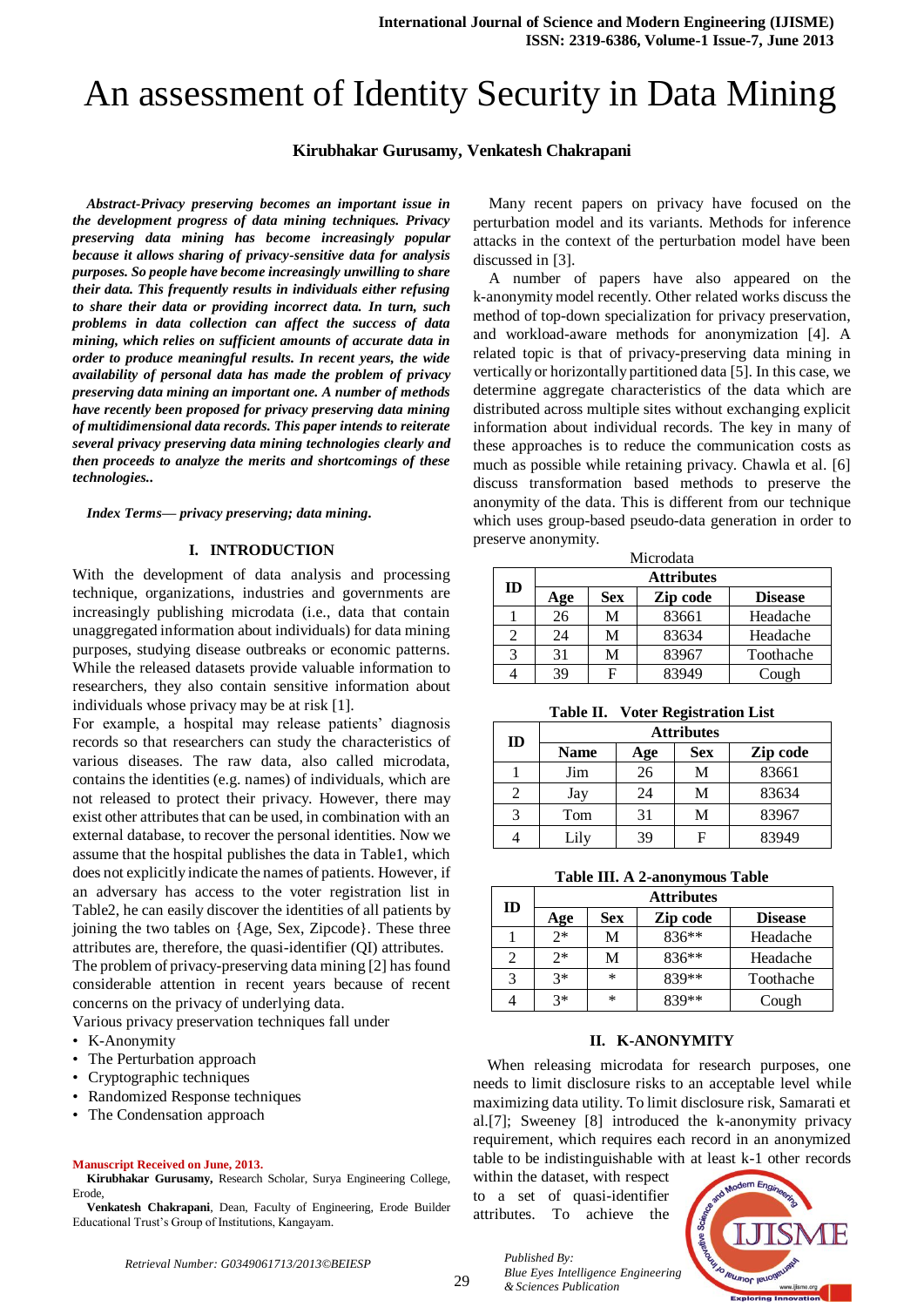k-anonymity requirement, they used both generalization and suppression for data anonymization. Unlike traditional privacy protection techniques such as data swapping and adding noise, information in a k-anonymous table through generalization and suppression remains truthful.

In particular, a table is k-anonymous if the QI values of each tuple are identical to those of at least k-1 other tuples. Table3 shows an example of 2-anonymous generalization for Table1. Even with the voter registration list, an adversary can only infer that Jim may be the person involved in the first 2 tuples of Table3, or equivalently, the real disease of Jim is discovered only with probability 50%. In general, kanonymity guarantees that an individual can be associated with his real tuple with a probability at most 1/k. While k-anonymity protects against identity disclosure, it does not provide sufficient protection against attribute disclosure. There are two attacks: the homogeneity attack and the background knowledge attack. Because the limitations of the k-anonymity model stem from the two assumptions [9]. First, it may be very hard for the owner of a database to determine which of the attributes are or are not available in external tables. The second limitation is that the k-anonymity model assumes a certain method of attack, while in real scenarios there is no reason why the attacker should not try other methods.

Example 1. Table4 is the original data table, and Table5 is an anonymous version of it satisfying 2-anonymity. The Disease attribute is sensitive. Suppose Jay knows that Tom is a 27-year old man living in ZIP 83634 and Tom's record is in the table. From Table5, Jay can conclude that Tom corresponds to the first equivalence class, and thus must have headache. This is the homogeneity attack. For an example of the background knowledge attack, suppose that, by knowing Lucy's age and zip code, Jay can conclude that Lucy corresponds to a record in the last equivalence class in Table5. Furthermore, suppose that Jay knows that Lucy has very low risk for cough. This background knowledge enables Jay to conclude that Lucy most likely has toothache.

| ID                                       | Zip code | Age  | <b>Disease</b> |  |
|------------------------------------------|----------|------|----------------|--|
|                                          | 83661    | 26   | Headache       |  |
| 2                                        | 83634    | 24   | Headache       |  |
| 3                                        | 83967    | 31   | Toothache      |  |
| 4                                        | 83949    | 39   | Cough          |  |
| Table V. A 2-anonymous version of Table1 |          |      |                |  |
| ID                                       | Zip code | Age  | <b>Disease</b> |  |
|                                          |          |      |                |  |
|                                          | 836**    | $2*$ | Headache       |  |
| 2                                        | 836**    | $2*$ | Headache       |  |

**Table IV. Original patients table**

## **III. THE PERTURBATION APPROACH**

4 839\*\* 3\* Cough

The perturbation approach works under the need that the data server is not allowed to learn or recover precise records. This restriction naturally leads to some challenges. Since the method does not reconstruct the original data values but only distributions, new algorithms need to be developed which use these reconstructed distributions in order to perform mining of the underlying data. This means that for each individual data problem such as classification, clustering, or association

rule mining, a new distribution based data mining algorithm needs to be developed. For example, Agrawal [10] develops a new distribution-based data mining algorithm for the classification problem, whereas the techniques in Vaidya and Clifton [11] and Rizvi and Haritsa develop methods for privacy-preserving association rule mining. While some clever approaches have been developed for distribution-based mining of data for particular problems such as association rules and classification, it is clear that using distributions instead of original records restricts the range of algorithmic techniques that can be used on the data [12].

In the perturbation approach, the distribution of each data dimension is reconstructed independently. This means that any distribution based data mining algorithm works under an implicit assumption to treat each dimension independently. In many cases, a lot of relevant information for data mining algorithms such as classification is hidden in inter-attribute correlations. For example, the classification technique uses a distribution-based analogue of single-attribute split algorithm. However, other techniques such as multivariate decision tree algorithms cannot be accordingly modified to work with the perturbation approach. This is because of the independent treatment of the different attributes by the perturbation approach. This means that distribution based data mining algorithms have an inherent disadvantage of loss of implicit information available in multidimensional records.

## **IV. CRYPTOGRAPHIC TECHNIQUES**

Another branch of privacy preserving data mining which using cryptographic techniques was developed. This branch became hugely popular [13] for two main reasons: Firstly, cryptography offers a well-defined model for privacy, which includes methodologies for proving and quantifying it.

Secondly, there exists a vast toolset of cryptographic algorithms and constructs to implement privacy-preserving data mining algorithms. However, recent work [14] has pointed that cryptography does not protect the output of a computation. Instead, it prevents privacy leaks in the process of computation. Thus, it falls short of providing a complete answer to the problem of privacy preserving data mining.

#### **V. RANDOMIZED RESPONSE TECHNIQUES**

We propose to use the Randomized Response techniques to solve the DTPD problem. The basic idea of randomized response is to scramble the data in such a way that the central place cannot tell with probabilities better than a pre-defined threshold whether the data from a customer contain truthful information or false information. Although information from each individual user is scrambled, if the number of users is significantly large, the aggregate information of these users can be estimated with decent accuracy. Such property is useful for decision-tree classification since decision-tree classification is based on aggregate values of a data set, rather than individual data items.

Randomized Response (RR) techniques were developed in the statistics community for the

purpose of protecting surveyee's privacy. We [15] briefly describe how RR

*Blue Eyes Intelligence Engineering* 

*Published By:*

*& Sciences Publication*